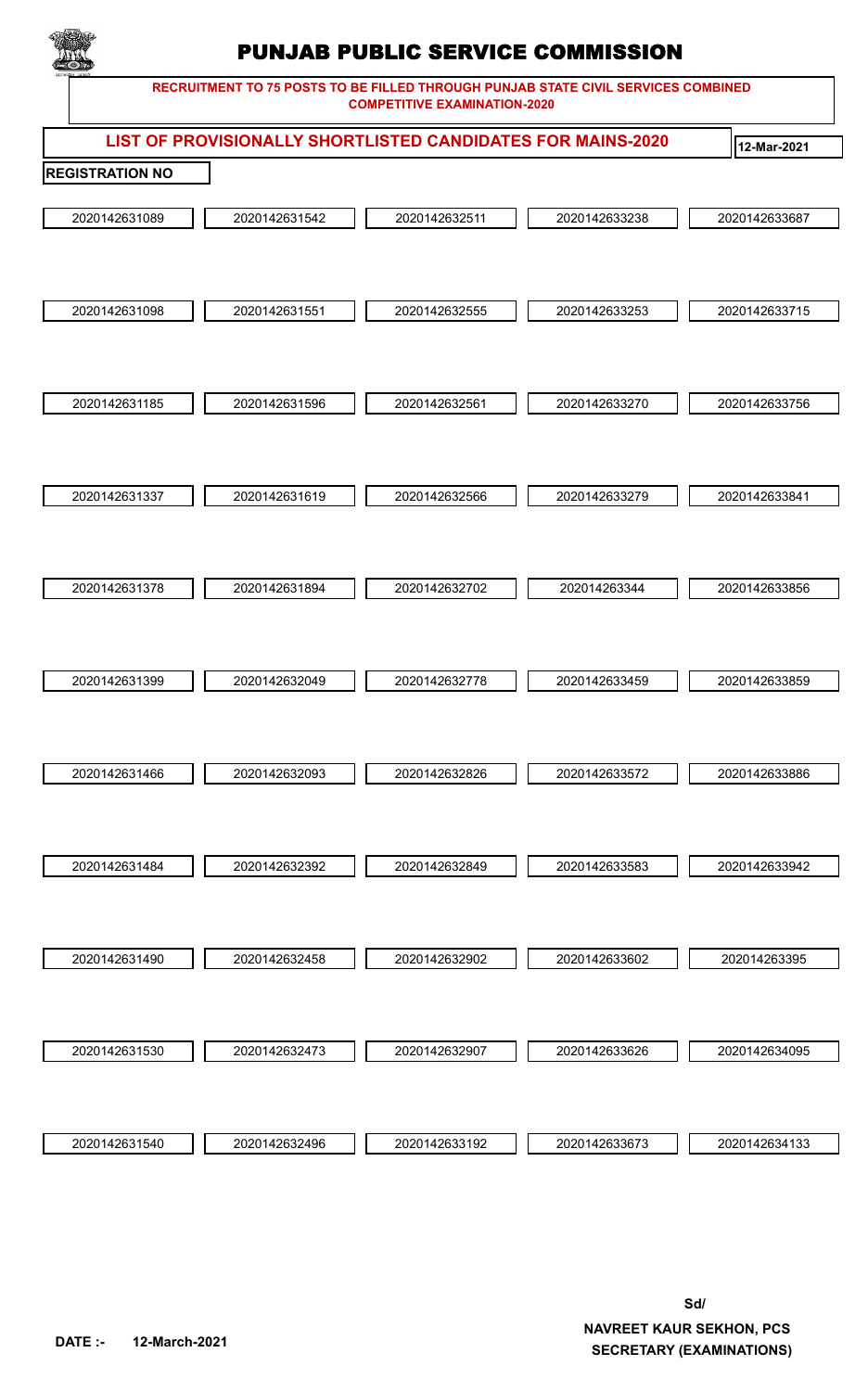

|                        | LIST OF PROVISIONALLY SHORTLISTED CANDIDATES FOR MAINS-2020 |               |               | 12-Mar-2021   |
|------------------------|-------------------------------------------------------------|---------------|---------------|---------------|
| <b>REGISTRATION NO</b> |                                                             |               |               |               |
| 2020142634142          | 2020142635131                                               | 2020142636196 | 202014263959  | 2020826310445 |
| 2020142634233          | 2020142635143                                               | 2020142636204 | 2020826310020 | 2020826310459 |
| 2020142634236          | 2020142635208                                               | 202014263629  | 2020826310049 | 2020826310469 |
| 2020142634380          | 2020142635351                                               | 2020142636313 | 2020826310237 | 2020826310478 |
| 2020142634453          | 2020142635543                                               | 2020142636329 | 2020826310240 | 2020826310583 |
| 2020142634480          | 2020142635621                                               | 20201426364   | 2020826310323 | 2020826310592 |
| 2020142634596          | 2020142635708                                               | 2020142636633 | 2020826310331 | 2020826310596 |
| 2020142634660          | 2020142635834                                               | 2020142637141 | 2020826310381 | 2020826310616 |
| 2020142634699          | 2020142635869                                               | 2020142637145 | 2020826310387 | 2020826310629 |
| 2020142634874          | 2020142636062                                               | 2020142637654 | 2020826310389 | 2020826310712 |
| 2020142635             | 2020142636150                                               | 202014263808  | 2020826310416 | 2020826310825 |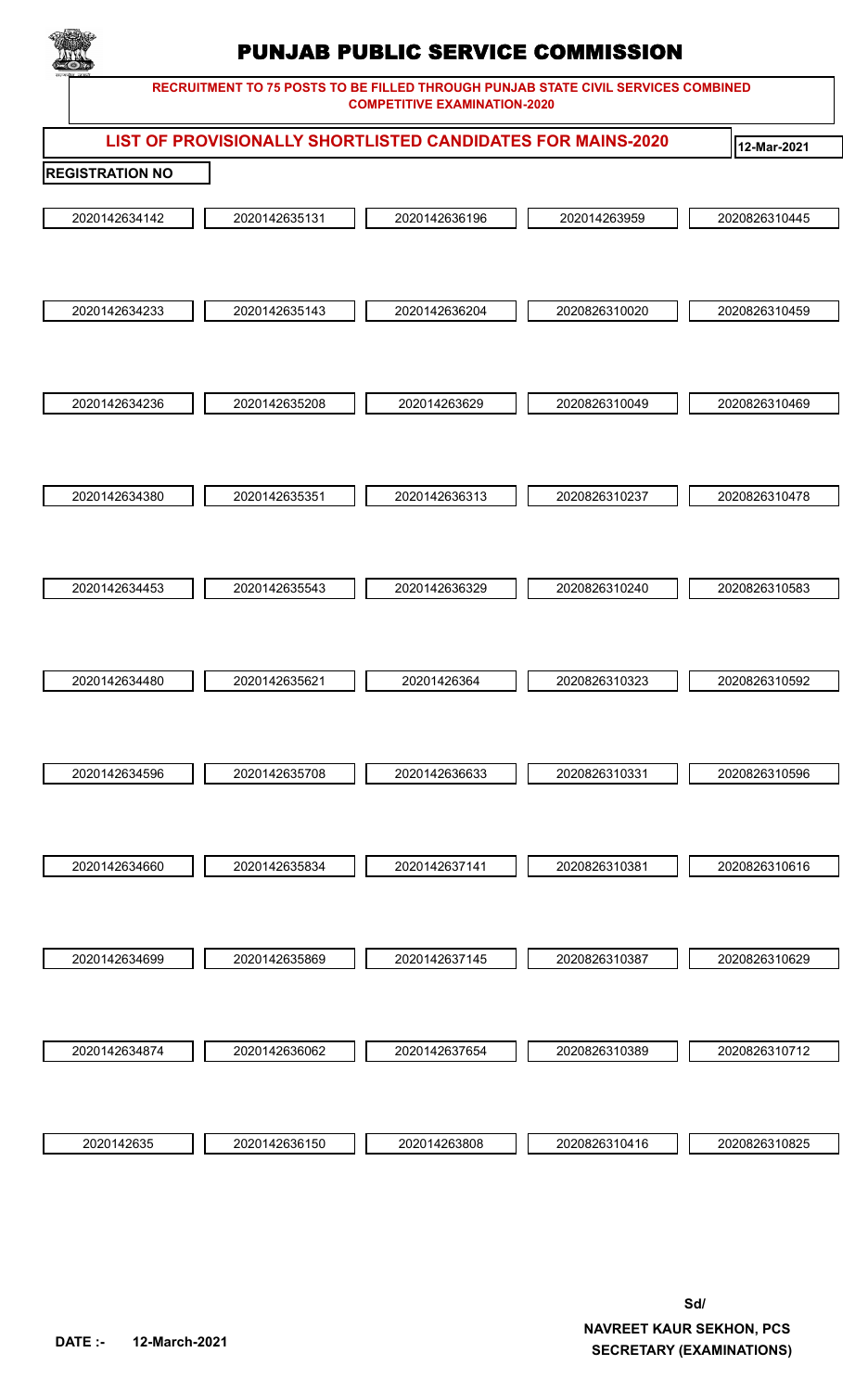

|                        |               | LIST OF PROVISIONALLY SHORTLISTED CANDIDATES FOR MAINS-2020 |               | 12-Mar-2021   |
|------------------------|---------------|-------------------------------------------------------------|---------------|---------------|
| <b>REGISTRATION NO</b> |               |                                                             |               |               |
| 2020826310842          | 2020826311178 | 2020826311490                                               | 2020826311934 | 2020826312310 |
| 2020826310872          | 2020826311237 | 2020826311593                                               | 2020826311959 | 2020826312378 |
| 202082631089           | 2020826311243 | 2020826311612                                               | 2020826311973 | 2020826312452 |
| 2020826310891          | 2020826311275 | 2020826311630                                               | 2020826312002 | 2020826312467 |
| 2020826310999          | 2020826311301 | 2020826311704                                               | 2020826312064 | 2020826312516 |
| 2020826311             | 2020826311312 | 2020826311771                                               | 2020826312093 | 2020826312527 |
| 2020826311009          | 2020826311334 | 2020826311802                                               | 2020826312152 | 2020826312570 |
| 2020826311013          | 2020826311367 | 2020826311862                                               | 2020826312170 | 2020826312610 |
| 202082631108           | 2020826311410 | 2020826311888                                               | 2020826312235 | 2020826312664 |
| 2020826311085          | 2020826311470 | 2020826311899                                               | 2020826312244 | 2020826312674 |
| 2020826311137          | 2020826311489 | 2020826311906                                               | 2020826312254 | 2020826312792 |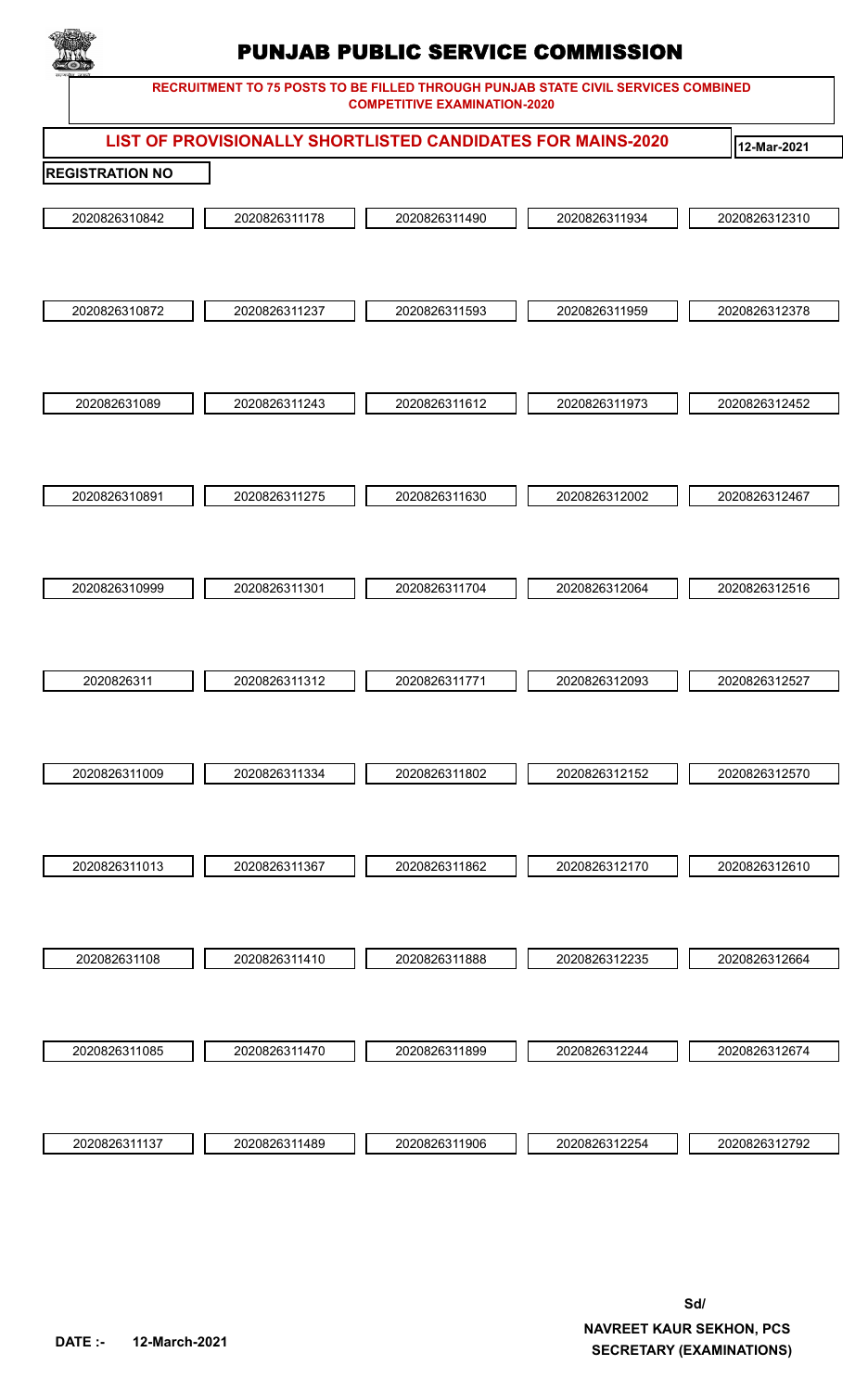

|                        |               |               | LIST OF PROVISIONALLY SHORTLISTED CANDIDATES FOR MAINS-2020 | 12-Mar-2021   |
|------------------------|---------------|---------------|-------------------------------------------------------------|---------------|
| <b>REGISTRATION NO</b> |               |               |                                                             |               |
| 2020826312800          | 2020826313070 | 2020826313283 | 2020826313639                                               | 2020826313943 |
| 202082631286           | 20208263131   | 2020826313298 | 2020826313646                                               | 2020826313974 |
| 2020826312893          | 2020826313153 | 2020826313331 | 2020826313696                                               | 2020826314199 |
| 2020826312900          | 2020826313171 | 2020826313403 | 202082631370                                                | 2020826314255 |
|                        |               |               |                                                             |               |
| 2020826312910          | 2020826313193 | 2020826313447 | 2020826313707                                               | 2020826314301 |
| 2020826312920          | 2020826313197 | 2020826313515 | 2020826313718                                               | 2020826314475 |
| 2020826312930          | 2020826313206 | 202082631353  | 2020826313747                                               | 2020826314493 |
| 2020826312953          | 2020826313214 | 2020826313555 | 2020826313863                                               | 2020826314513 |
| 2020826312956          | 2020826313230 | 2020826313567 | 202082631387                                                | 2020826314565 |
| 2020826312981          | 2020826313271 | 2020826313573 | 2020826313885                                               | 2020826314586 |
| 2020826313054          | 2020826313272 | 2020826313585 | 2020826313937                                               | 2020826314598 |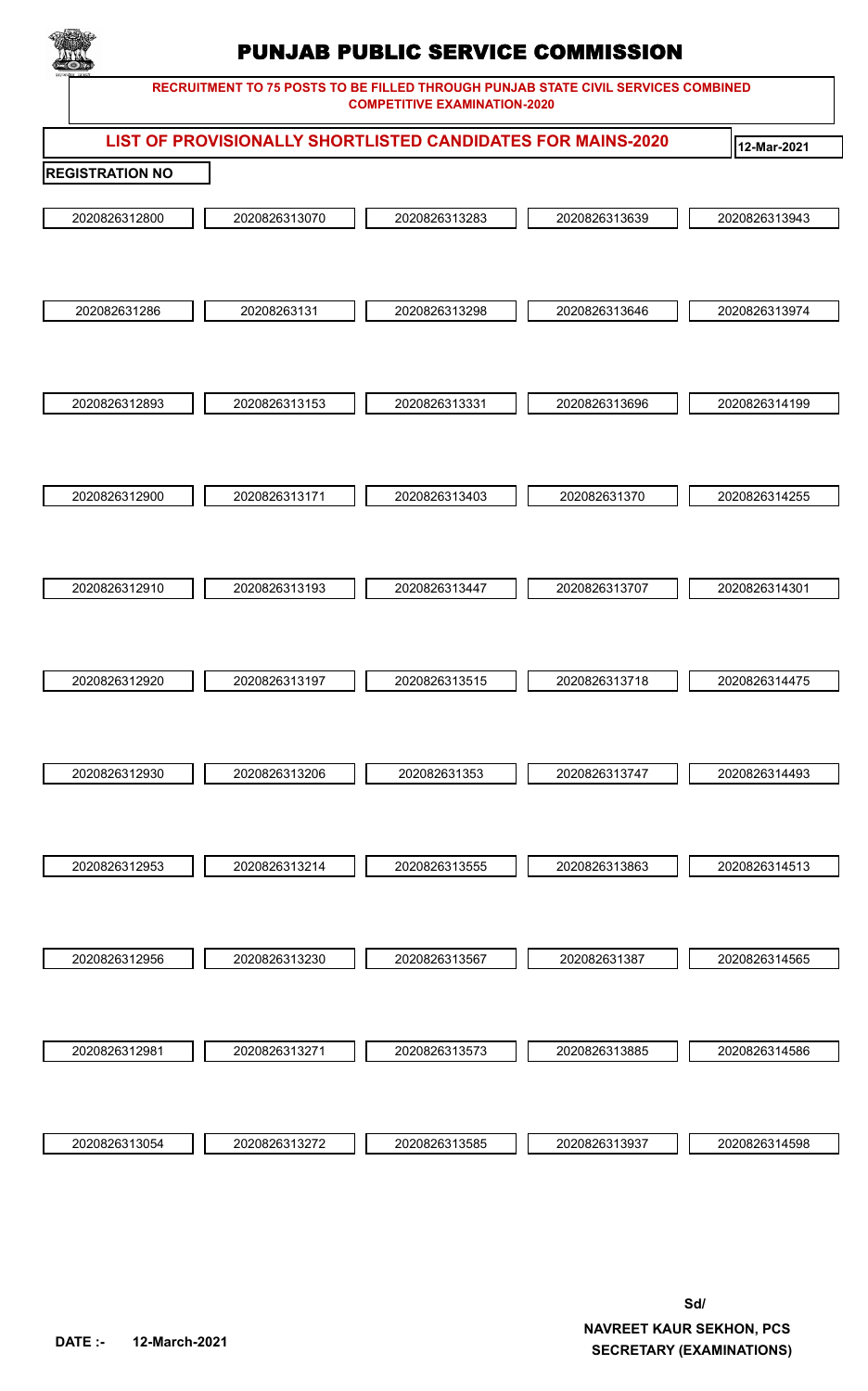

|                        |               | $\sim$        |                                                             |               |
|------------------------|---------------|---------------|-------------------------------------------------------------|---------------|
|                        |               |               | LIST OF PROVISIONALLY SHORTLISTED CANDIDATES FOR MAINS-2020 | 12-Mar-2021   |
| <b>REGISTRATION NO</b> |               |               |                                                             |               |
|                        |               |               |                                                             |               |
| 2020826314604          | 2020826314868 | 2020826315397 | 2020826315937                                               | 2020826316261 |
|                        |               |               |                                                             |               |
|                        |               |               |                                                             |               |
| 2020826314612          | 2020826314874 | 2020826315413 | 2020826315941                                               | 2020826316307 |
|                        |               |               |                                                             |               |
|                        |               |               |                                                             |               |
|                        |               |               |                                                             |               |
| 2020826314630          | 2020826314918 | 2020826315441 | 202082631596                                                | 202082631637  |
|                        |               |               |                                                             |               |
|                        |               |               |                                                             |               |
| 2020826314644          | 2020826314926 | 2020826315451 | 2020826315979                                               | 2020826316385 |
|                        |               |               |                                                             |               |
|                        |               |               |                                                             |               |
|                        |               |               |                                                             |               |
| 2020826314688          | 2020826315010 | 2020826315481 | 2020826315985                                               | 2020826316392 |
|                        |               |               |                                                             |               |
|                        |               |               |                                                             |               |
| 2020826314691          | 2020826315082 | 20208263155   | 2020826315990                                               | 2020826316541 |
|                        |               |               |                                                             |               |
|                        |               |               |                                                             |               |
|                        |               |               |                                                             |               |
| 2020826314714          | 2020826315205 | 202082631564  | 2020826316027                                               | 2020826316584 |
|                        |               |               |                                                             |               |
|                        |               |               |                                                             |               |
| 2020826314735          | 2020826315286 | 2020826315652 | 2020826316029                                               | 2020826316588 |
|                        |               |               |                                                             |               |
|                        |               |               |                                                             |               |
| 2020826314750          | 2020826315299 | 2020826315796 | 2020826316101                                               | 2020826316610 |
|                        |               |               |                                                             |               |
|                        |               |               |                                                             |               |
|                        |               |               |                                                             |               |
| 2020826314777          | 2020826315349 | 2020826315835 | 2020826316124                                               | 2020826316674 |
|                        |               |               |                                                             |               |
|                        |               |               |                                                             |               |
| 2020826314813          | 2020826315354 | 2020826315922 | 2020826316226                                               | 2020826316687 |
|                        |               |               |                                                             |               |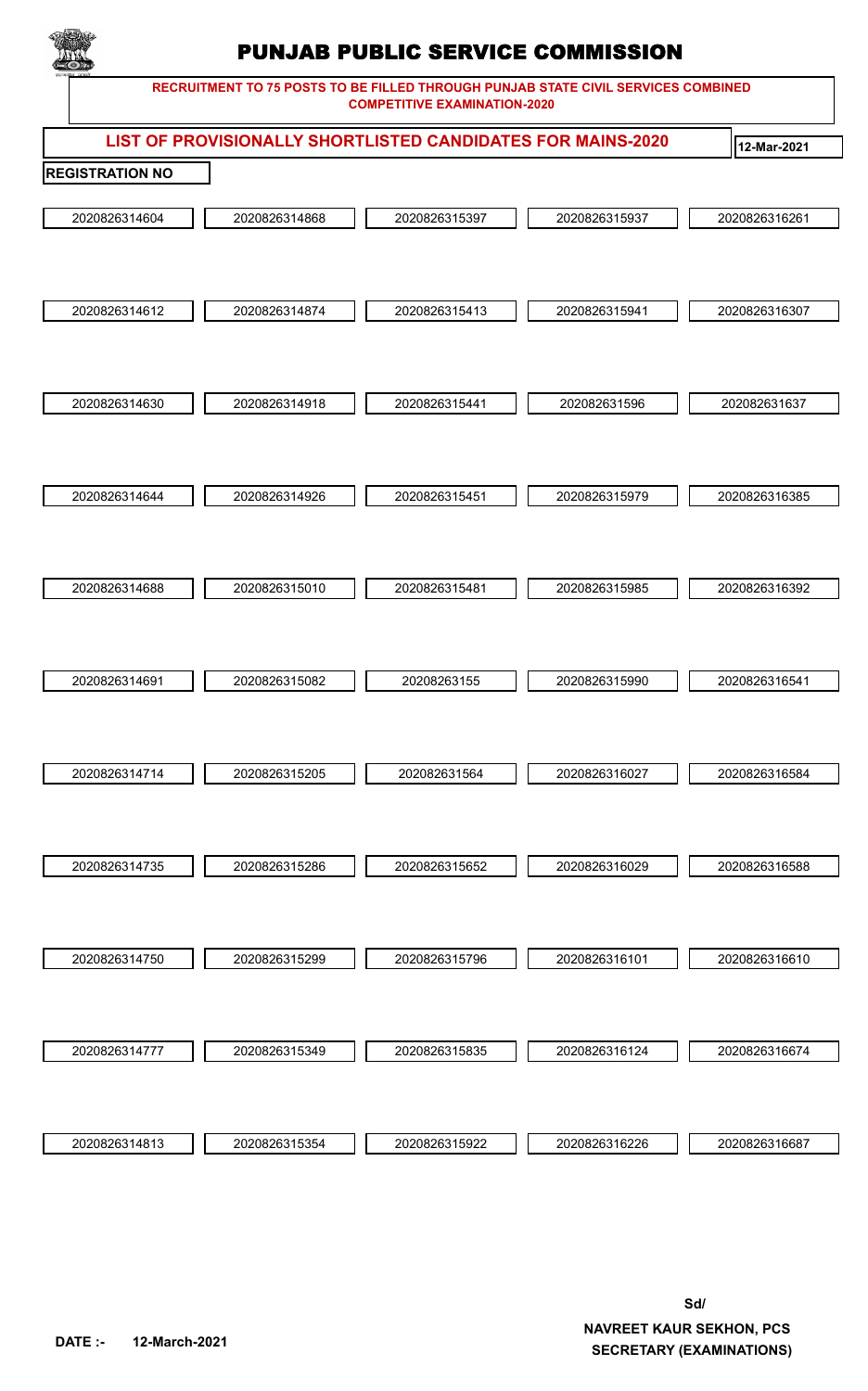

|                        | LIST OF PROVISIONALLY SHORTLISTED CANDIDATES FOR MAINS-2020 |               |               | 12-Mar-2021   |
|------------------------|-------------------------------------------------------------|---------------|---------------|---------------|
| <b>REGISTRATION NO</b> |                                                             |               |               |               |
| 2020826316712          | 2020826316990                                               | 202082631725  | 2020826317452 | 2020826317701 |
| 2020826316724          | 2020826316992                                               | 2020826317251 | 2020826317455 | 2020826317757 |
| 2020826316772          | 2020826317005                                               | 2020826317288 | 2020826317524 | 2020826317781 |
| 2020826316807          | 2020826317023                                               | 2020826317293 | 2020826317574 | 2020826317837 |
| 2020826316845          | 2020826317051                                               | 2020826317321 | 2020826317578 | 2020826317969 |
| 2020826316862          | 202082631712                                                | 2020826317326 | 2020826317584 | 2020826317991 |
| 2020826316872          | 2020826317132                                               | 2020826317339 | 2020826317590 | 2020826317997 |
| 2020826316908          | 2020826317163                                               | 202082631735  | 2020826317610 | 2020826318    |
| 2020826316926          | 2020826317185                                               | 2020826317354 | 2020826317637 | 2020826318019 |
| 2020826316983          | 2020826317215                                               | 2020826317390 | 2020826317650 | 2020826318113 |
| 2020826316987          | 2020826317224                                               | 2020826317408 | 2020826317663 | 2020826318142 |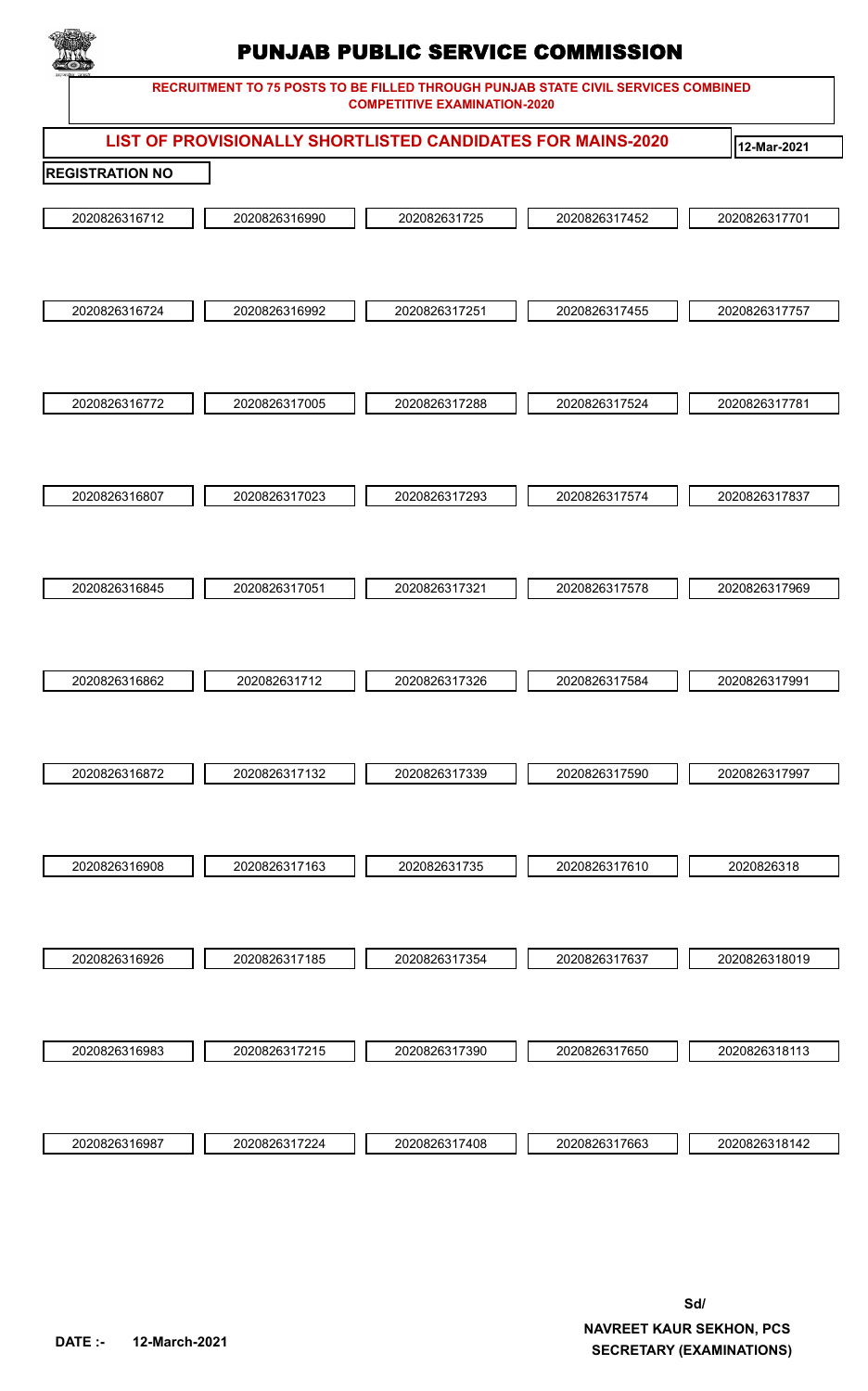

|                        |               | $\sim$        |                                                             |               |
|------------------------|---------------|---------------|-------------------------------------------------------------|---------------|
|                        |               |               | LIST OF PROVISIONALLY SHORTLISTED CANDIDATES FOR MAINS-2020 | 12-Mar-2021   |
| <b>REGISTRATION NO</b> |               |               |                                                             |               |
| 2020826318173          | 2020826318582 | 202082631929  | 2020826319753                                               | 2020826320006 |
| 2020826318227          | 2020826318773 | 20208263193   | 2020826319791                                               | 202082632001  |
| 2020826318233          | 202082631886  | 2020826319403 | 2020826319799                                               | 2020826320070 |
| 2020826318257          | 2020826318912 | 2020826319464 | 20208263198                                                 | 2020826320089 |
| 2020826318375          | 2020826318942 | 2020826319574 | 2020826319817                                               | 2020826320104 |
| 2020826318376          | 2020826319    | 2020826319625 | 2020826319843                                               | 2020826320113 |
| 2020826318444          | 2020826319102 | 2020826319630 | 2020826319904                                               | 202082632014  |
| 2020826318463          | 2020826319133 | 2020826319635 | 2020826319917                                               | 2020826320153 |
| 202082631847           | 2020826319142 | 2020826319654 | 2020826319961                                               | 2020826320170 |
| 2020826318484          | 2020826319265 | 2020826319667 | 2020826319982                                               | 2020826320171 |
| 202082631851           | 2020826319284 | 2020826319737 | 2020826319997                                               | 2020826320213 |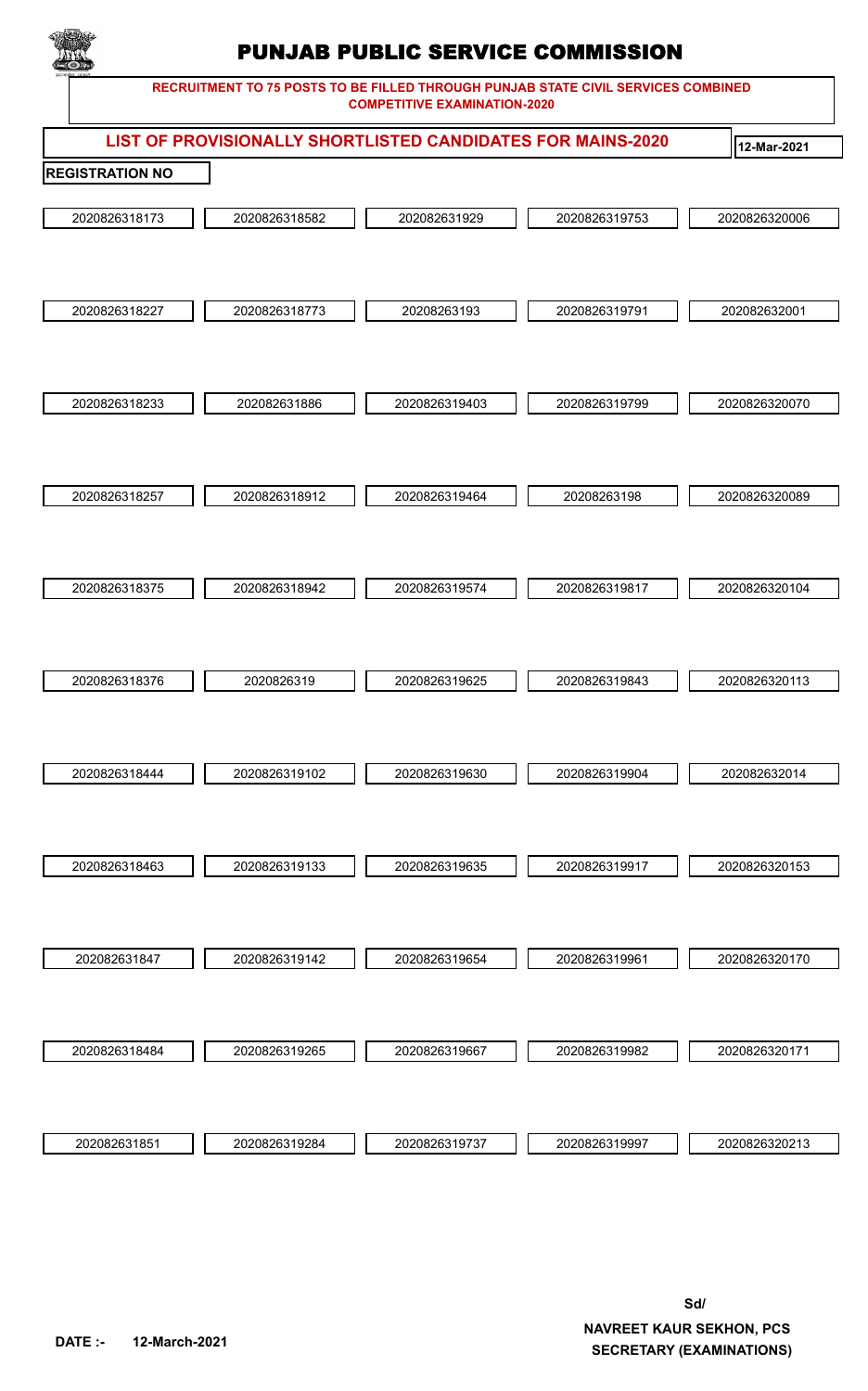

|                        |               | LIST OF PROVISIONALLY SHORTLISTED CANDIDATES FOR MAINS-2020 |               | 12-Mar-2021   |
|------------------------|---------------|-------------------------------------------------------------|---------------|---------------|
| <b>REGISTRATION NO</b> |               |                                                             |               |               |
|                        |               |                                                             |               |               |
| 2020826320225          | 202082632076  | 2020826321267                                               | 202082632228  | 2020826322690 |
|                        |               |                                                             |               |               |
|                        |               |                                                             |               |               |
| 2020826320232          | 2020826320761 | 2020826321451                                               | 2020826322298 | 2020826322715 |
|                        |               |                                                             |               |               |
|                        |               |                                                             |               |               |
|                        |               |                                                             |               |               |
| 2020826320295          | 202082632091  | 202082632149                                                | 2020826322323 | 2020826322730 |
|                        |               |                                                             |               |               |
|                        |               |                                                             |               |               |
| 202082632036           | 2020826320934 | 2020826321897                                               | 2020826322392 | 2020826322801 |
|                        |               |                                                             |               |               |
|                        |               |                                                             |               |               |
|                        |               |                                                             |               |               |
| 202082632037           | 2020826321101 | 2020826321918                                               | 2020826322439 | 202082632284  |
|                        |               |                                                             |               |               |
|                        |               |                                                             |               |               |
| 2020826320383          | 2020826321155 | 2020826321967                                               | 2020826322478 | 2020826322860 |
|                        |               |                                                             |               |               |
|                        |               |                                                             |               |               |
|                        |               |                                                             |               |               |
| 2020826320385          | 202082632117  | 2020826322047                                               | 2020826322518 | 2020826322907 |
|                        |               |                                                             |               |               |
|                        |               |                                                             |               |               |
| 2020826320478          | 2020826321181 | 2020826322077                                               | 2020826322642 | 2020826322908 |
|                        |               |                                                             |               |               |
|                        |               |                                                             |               |               |
| 2020826320564          | 2020826321217 | 2020826322118                                               | 2020826322643 | 202082632292  |
|                        |               |                                                             |               |               |
|                        |               |                                                             |               |               |
|                        |               |                                                             |               |               |
| 2020826320581          | 2020826321250 | 202082632227                                                | 2020826322660 | 2020826322940 |
|                        |               |                                                             |               |               |
|                        |               |                                                             |               |               |
| 2020826320729          | 2020826321264 | 2020826322272                                               | 2020826322669 | 2020826322943 |
|                        |               |                                                             |               |               |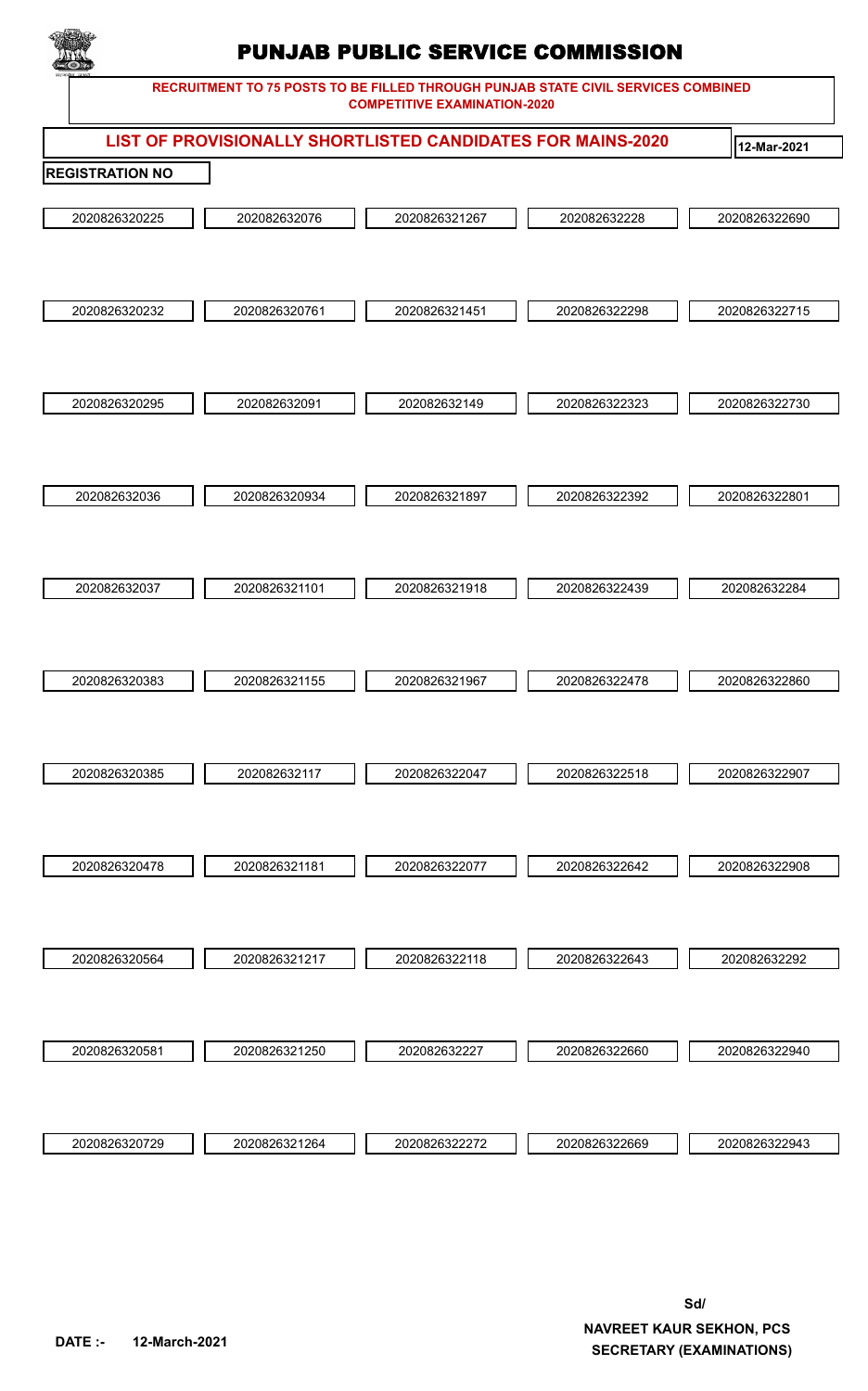

|                        |               | LIST OF PROVISIONALLY SHORTLISTED CANDIDATES FOR MAINS-2020 |               | 12-Mar-2021   |
|------------------------|---------------|-------------------------------------------------------------|---------------|---------------|
| <b>REGISTRATION NO</b> |               |                                                             |               |               |
|                        |               |                                                             |               |               |
| 202082632296           | 2020826323190 | 2020826324216                                               | 2020826324842 | 2020826325168 |
|                        |               |                                                             |               |               |
|                        |               |                                                             |               |               |
| 2020826322987          | 2020826323201 | 202082632422                                                | 2020826324869 | 2020826325228 |
|                        |               |                                                             |               |               |
|                        |               |                                                             |               |               |
|                        |               |                                                             |               |               |
| 202082632302           | 2020826323240 | 2020826324355                                               | 2020826324913 | 2020826325270 |
|                        |               |                                                             |               |               |
|                        |               |                                                             |               |               |
| 2020826323025          | 202082632331  | 2020826324367                                               | 2020826324924 | 2020826325272 |
|                        |               |                                                             |               |               |
|                        |               |                                                             |               |               |
|                        |               |                                                             |               |               |
| 202082632303           | 2020826323603 | 2020826324468                                               | 2020826324958 | 202082632528  |
|                        |               |                                                             |               |               |
|                        |               |                                                             |               |               |
| 202082632305           | 2020826323834 | 2020826324471                                               | 2020826324959 | 202082632531  |
|                        |               |                                                             |               |               |
|                        |               |                                                             |               |               |
|                        |               |                                                             |               |               |
| 2020826323065          | 2020826323948 | 2020826324571                                               | 2020826324976 | 2020826325386 |
|                        |               |                                                             |               |               |
|                        |               |                                                             |               |               |
| 2020826323118          | 2020826324087 | 2020826324633                                               | 2020826324995 | 2020826325423 |
|                        |               |                                                             |               |               |
|                        |               |                                                             |               |               |
| 2020826323184          | 2020826324155 | 2020826324678                                               | 2020826325    | 2020826325459 |
|                        |               |                                                             |               |               |
|                        |               |                                                             |               |               |
|                        |               |                                                             |               |               |
| 2020826323189          | 2020826324165 | 2020826324737                                               | 2020826325022 | 2020826325537 |
|                        |               |                                                             |               |               |
|                        |               |                                                             |               |               |
| 202082632319           | 2020826324211 | 2020826324763                                               | 2020826325143 | 2020826325541 |
|                        |               |                                                             |               |               |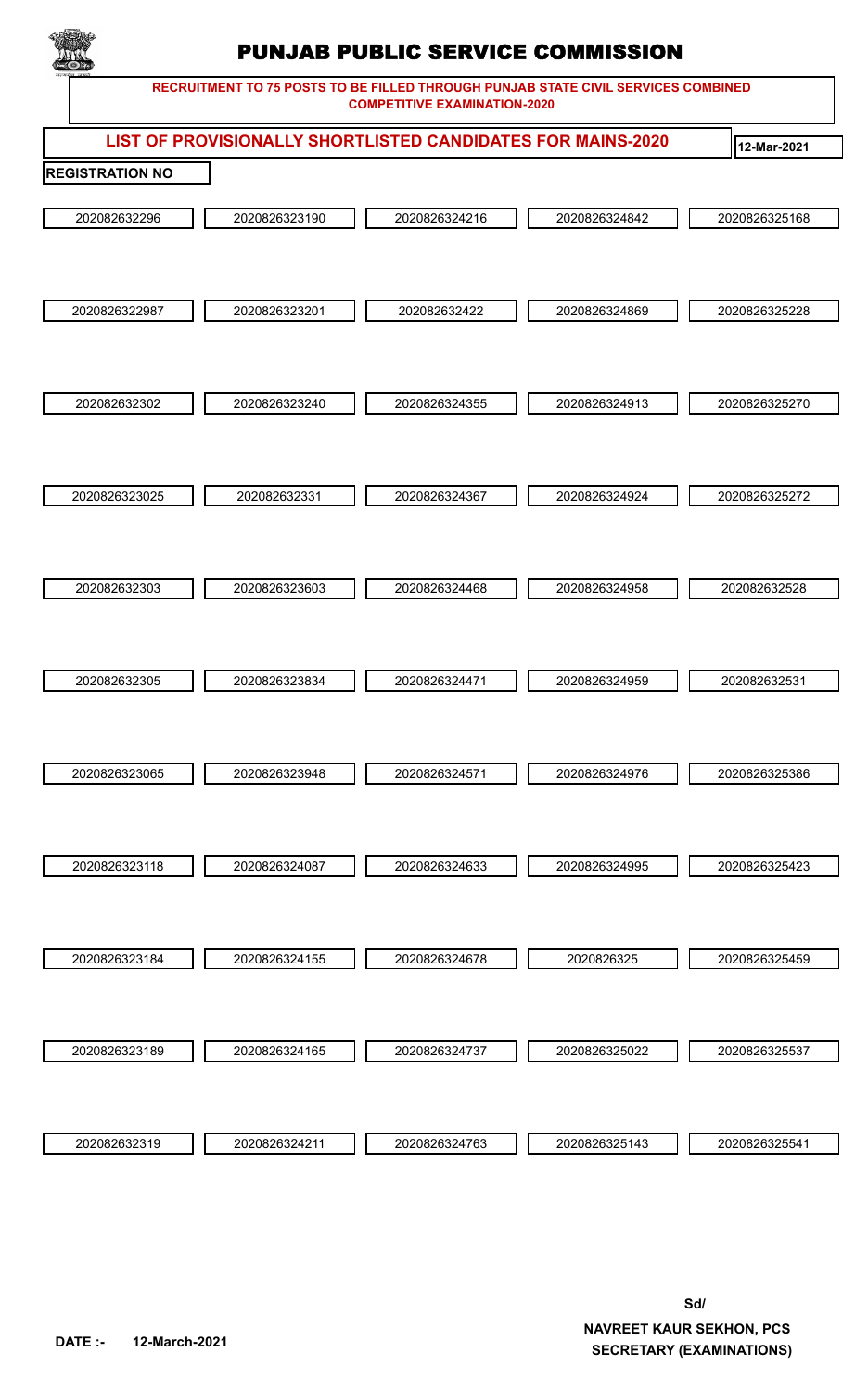

|                        |               |               |               | LIST OF PROVISIONALLY SHORTLISTED CANDIDATES FOR MAINS-2020 | 12-Mar-2021   |
|------------------------|---------------|---------------|---------------|-------------------------------------------------------------|---------------|
| <b>REGISTRATION NO</b> |               |               |               |                                                             |               |
|                        | 2020826325549 | 2020826326150 | 2020826327053 | 2020826327438                                               | 2020826328354 |
|                        | 2020826325694 | 2020826326176 | 202082632710  | 2020826327488                                               | 2020826328602 |
|                        | 2020826325699 | 2020826326193 | 2020826327219 | 2020826327503                                               | 2020826328643 |
|                        | 2020826325711 | 2020826326220 | 2020826327264 | 2020826327522                                               | 2020826328647 |
|                        | 2020826325732 | 2020826326368 | 20208263273   | 202082632756                                                | 2020826328684 |
|                        | 2020826325819 | 202082632659  | 2020826327312 | 2020826327627                                               | 2020826328686 |
|                        | 2020826325858 | 2020826326626 | 2020826327337 | 202082632788                                                | 2020826328737 |
|                        | 2020826325879 | 2020826326646 | 2020826327341 | 2020826327959                                               | 2020826328742 |
|                        | 2020826325945 | 202082632689  | 2020826327347 | 202082632798                                                | 2020826328811 |
|                        | 2020826326119 | 202082632697  | 2020826327391 | 2020826328233                                               | 2020826328822 |
|                        | 2020826326122 | 2020826327014 | 2020826327434 | 2020826328236                                               | 2020826328856 |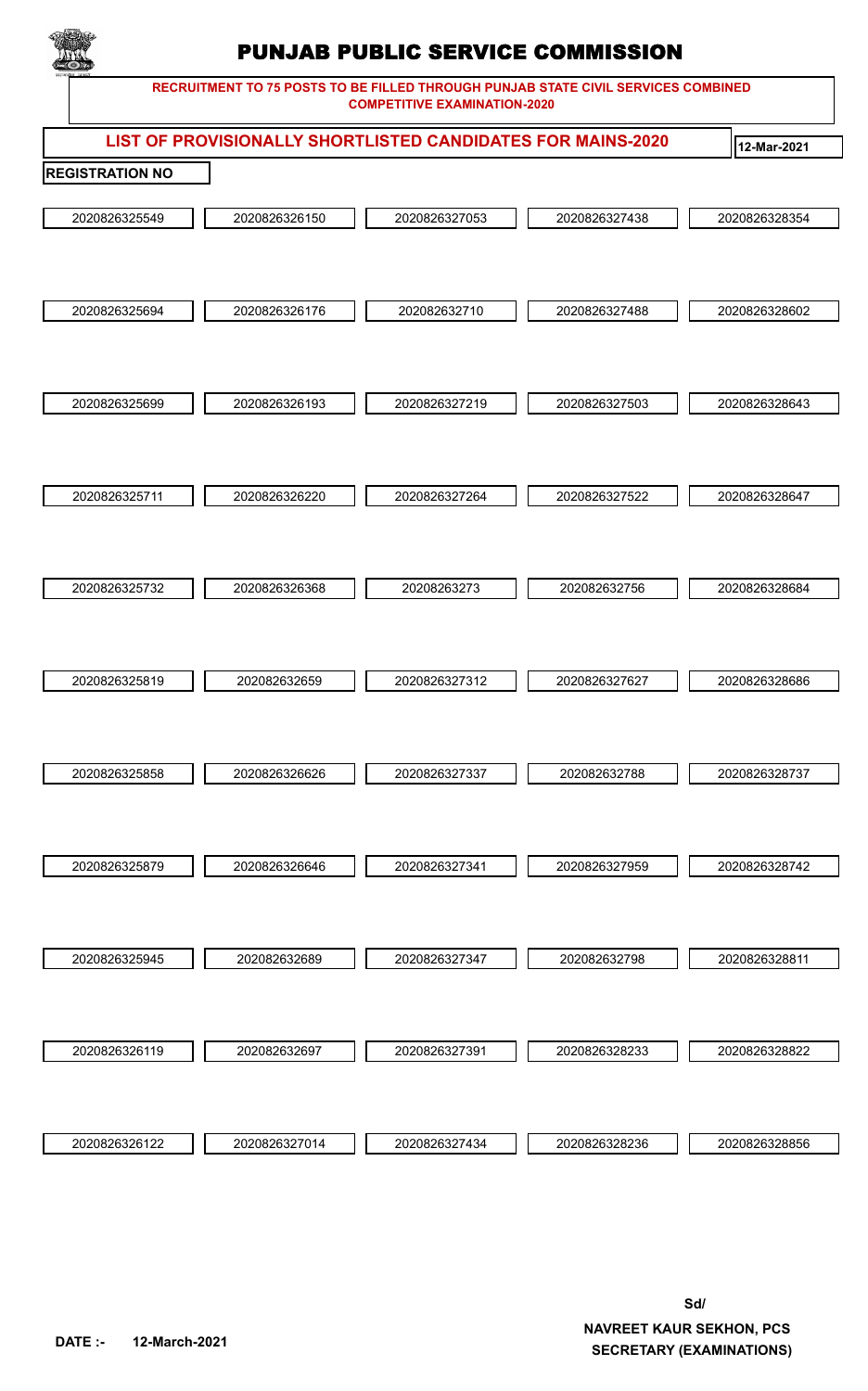

|                        |               | LIST OF PROVISIONALLY SHORTLISTED CANDIDATES FOR MAINS-2020 |               | 12-Mar-2021   |  |  |  |  |  |  |  |
|------------------------|---------------|-------------------------------------------------------------|---------------|---------------|--|--|--|--|--|--|--|
| <b>REGISTRATION NO</b> |               |                                                             |               |               |  |  |  |  |  |  |  |
| 2020826329026          | 2020826329602 | 2020826330391                                               | 20208263310   | 2020826332201 |  |  |  |  |  |  |  |
| 2020826329139          | 2020826329761 | 2020826330431                                               | 2020826331012 | 2020826332218 |  |  |  |  |  |  |  |
| 2020826329154          | 202082632977  | 2020826330462                                               | 2020826331145 | 2020826332246 |  |  |  |  |  |  |  |
| 202082632923           | 2020826329967 | 2020826330558                                               | 2020826331340 | 2020826332363 |  |  |  |  |  |  |  |
| 202082632925           | 2020826330013 | 2020826330588                                               | 2020826331407 | 202082633252  |  |  |  |  |  |  |  |
| 2020826329265          | 2020826330061 | 2020826330615                                               | 202082633153  | 2020826332711 |  |  |  |  |  |  |  |
| 202082632933           | 202082633012  | 2020826330619                                               | 202082633161  | 2020826332819 |  |  |  |  |  |  |  |
| 2020826329362          | 2020826330150 | 2020826330727                                               | 2020826331640 | 202082633302  |  |  |  |  |  |  |  |
| 2020826329516          | 2020826330191 | 2020826330754                                               | 2020826331753 | 202082633311  |  |  |  |  |  |  |  |
| 2020826329554          | 2020826330265 | 2020826330791                                               | 202082633197  | 2020826333163 |  |  |  |  |  |  |  |
| 202082632959           | 2020826330381 | 2020826330861                                               | 2020826332070 | 2020826333185 |  |  |  |  |  |  |  |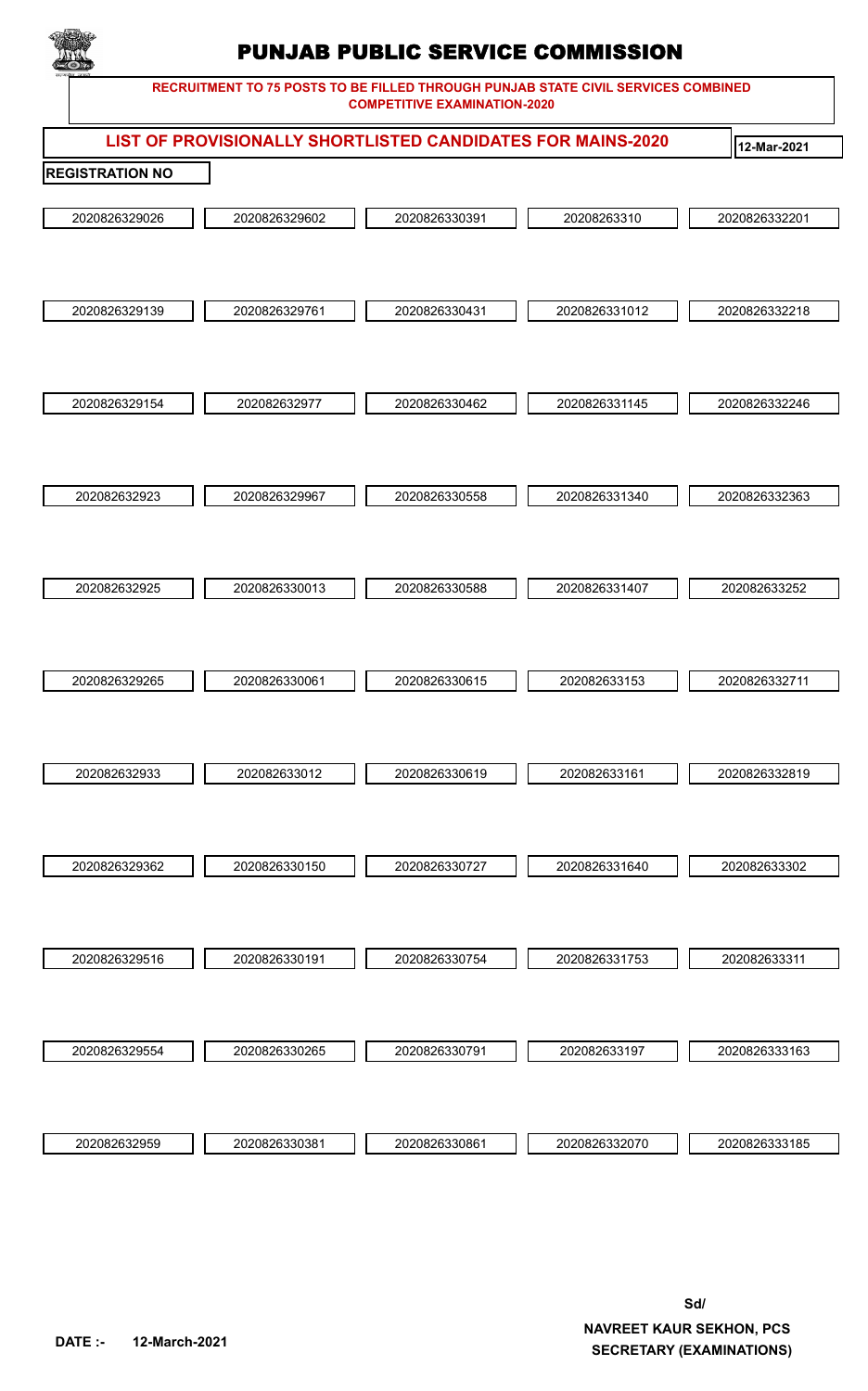

|                        |               | LIST OF PROVISIONALLY SHORTLISTED CANDIDATES FOR MAINS-2020 |               | 12-Mar-2021   |  |  |  |  |  |  |  |
|------------------------|---------------|-------------------------------------------------------------|---------------|---------------|--|--|--|--|--|--|--|
| <b>REGISTRATION NO</b> |               |                                                             |               |               |  |  |  |  |  |  |  |
| 2020826333420          | 2020826334185 | 2020826334707                                               | 2020826335296 | 2020826336870 |  |  |  |  |  |  |  |
| 202082633347           | 202082633430  | 2020826334820                                               | 202082633547  | 2020826336872 |  |  |  |  |  |  |  |
|                        |               |                                                             |               |               |  |  |  |  |  |  |  |
| 2020826333473          | 2020826334340 | 2020826334981                                               | 202082633559  | 202082633688  |  |  |  |  |  |  |  |
|                        |               |                                                             |               |               |  |  |  |  |  |  |  |
| 202082633356           | 2020826334481 | 202082633502                                                | 2020826335592 | 202082633695  |  |  |  |  |  |  |  |
|                        |               |                                                             |               |               |  |  |  |  |  |  |  |
| 2020826333574          | 20208263345   | 202082633505                                                | 2020826335654 | 202082633700  |  |  |  |  |  |  |  |
| 2020826333664          | 202082633452  | 2020826335068                                               | 2020826335827 | 2020826337026 |  |  |  |  |  |  |  |
| 202082633369           | 2020826334523 | 2020826335104                                               | 2020826336133 | 202082633704  |  |  |  |  |  |  |  |
| 2020826333691          | 202082633456  | 2020826335119                                               | 2020826336312 | 2020826337243 |  |  |  |  |  |  |  |
| 2020826333816          | 2020826334623 | 2020826335179                                               | 20208263364   | 2020826337289 |  |  |  |  |  |  |  |
|                        |               |                                                             |               |               |  |  |  |  |  |  |  |
| 20208263339            | 2020826334628 | 2020826335203                                               | 202082633658  | 2020826337389 |  |  |  |  |  |  |  |
|                        |               |                                                             |               |               |  |  |  |  |  |  |  |
| 2020826334120          | 2020826334683 | 202082633526                                                | 202082633673  | 2020826337475 |  |  |  |  |  |  |  |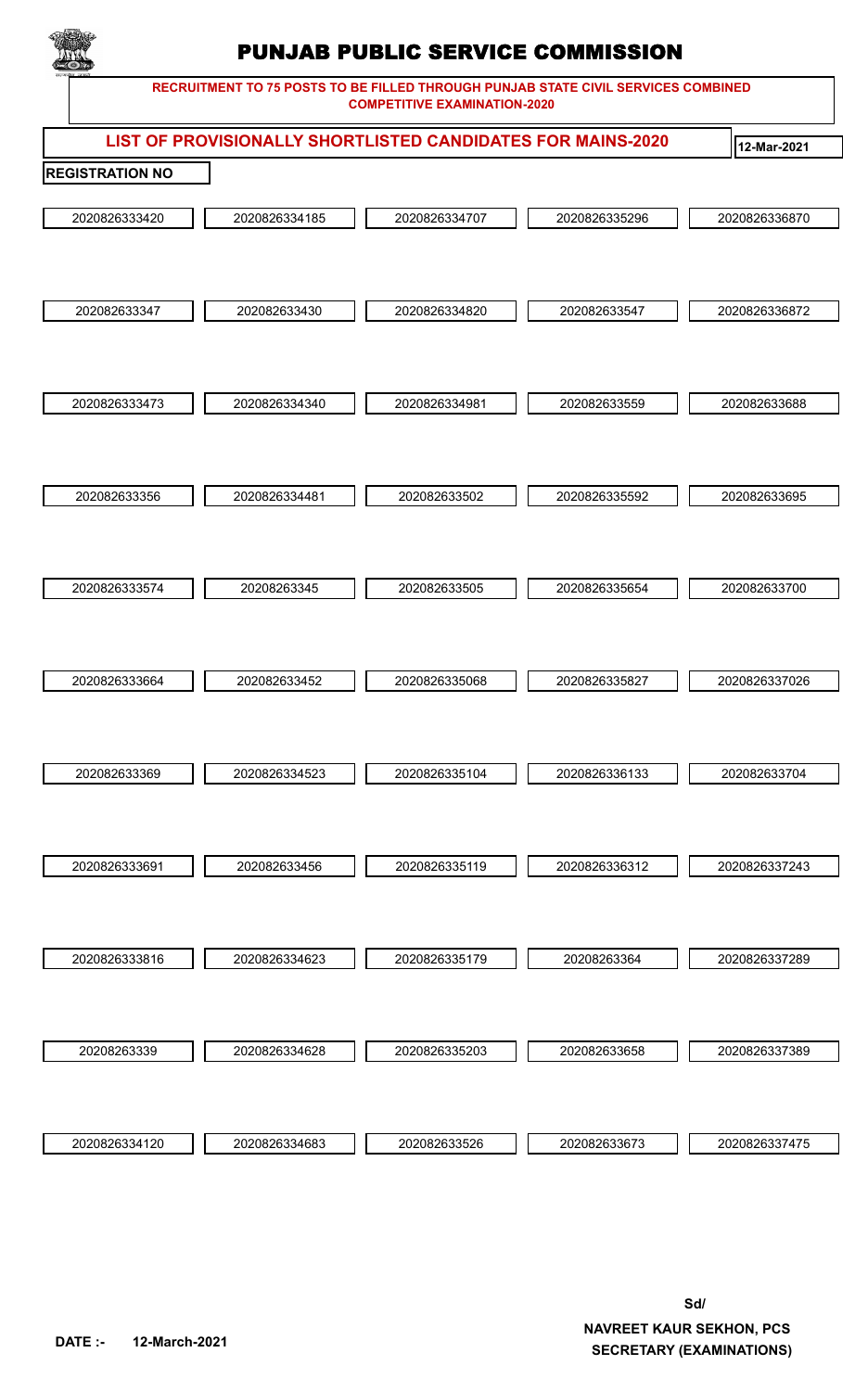

|                        | LIST OF PROVISIONALLY SHORTLISTED CANDIDATES FOR MAINS-2020 |               |               | 12-Mar-2021   |
|------------------------|-------------------------------------------------------------|---------------|---------------|---------------|
| <b>REGISTRATION NO</b> |                                                             |               |               |               |
| 202082633755           | 2020826338705                                               | 202082634014  | 202082634059  | 2020826341386 |
| 2020826337593          | 2020826338751                                               | 2020826340252 | 2020826340610 | 202082634143  |
| 202082633772           | 2020826338888                                               | 202082634030  | 2020826340706 | 2020826341519 |
| 2020826337768          | 202082633899                                                | 202082634031  | 2020826340744 | 2020826341591 |
| 2020826337880          | 202082633901                                                | 2020826340342 | 2020826340785 | 2020826341664 |
| 2020826337905          | 202082633902                                                | 2020826340346 | 2020826340947 | 202082634176  |
| 2020826338141          | 2020826339695                                               | 2020826340369 | 202082634097  | 202082634189  |
| 2020826338150          | 2020826339757                                               | 2020826340458 | 2020826341066 | 2020826341895 |
| 2020826338423          | 202082633977                                                | 2020826340484 | 2020826341071 | 2020826341937 |
| 202082633857           | 2020826339912                                               | 2020826340492 | 2020826341116 | 2020826341968 |
| 2020826338624          | 2020826340073                                               | 202082634058  | 202082634117  | 2020826341989 |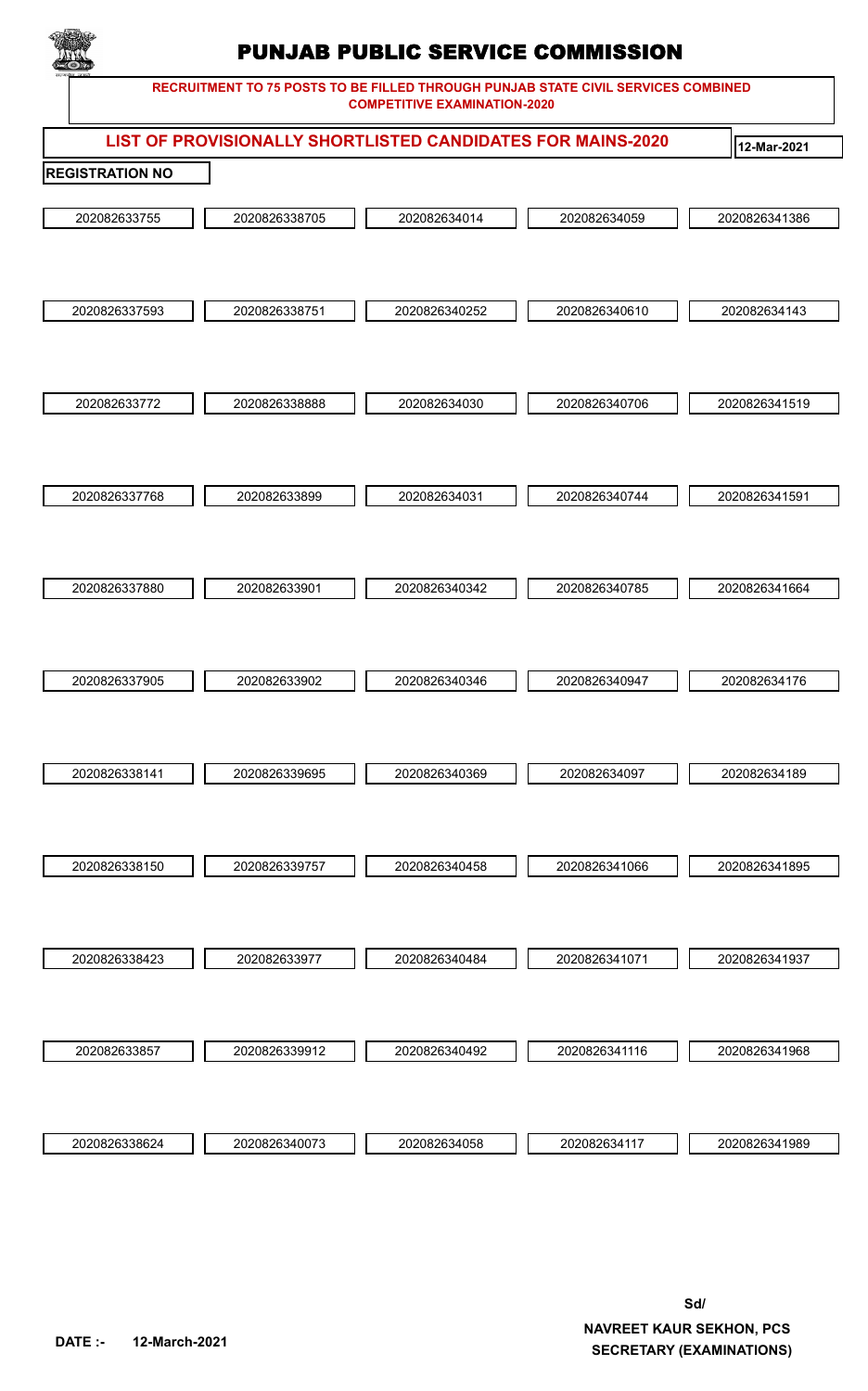

**RECRUITMENT TO 75 POSTS TO BE FILLED THROUGH PUNJAB STATE CIVIL SERVICES COMBINED COMPETITIVE EXAMINATION-2020**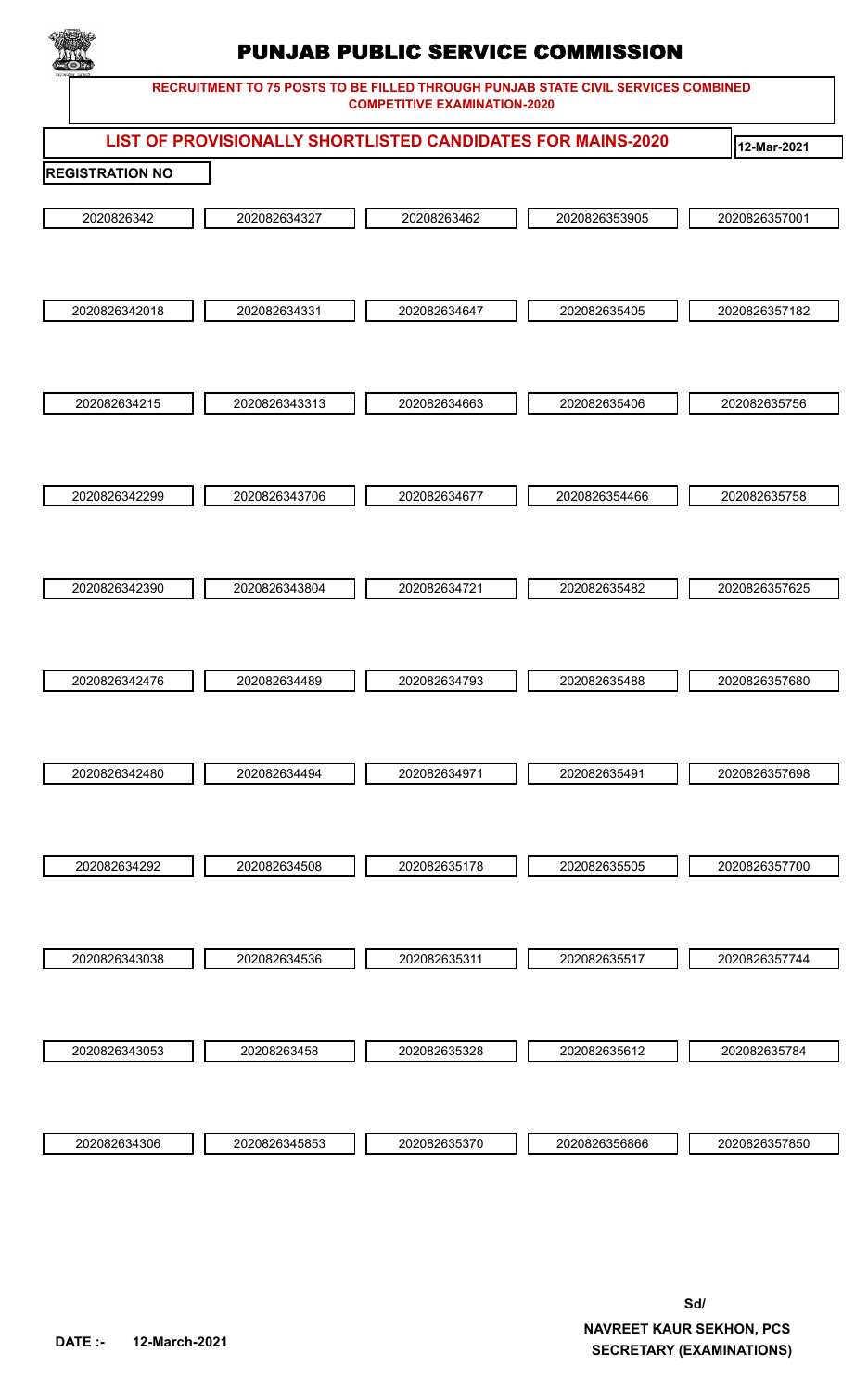

|                        |               | LIST OF PROVISIONALLY SHORTLISTED CANDIDATES FOR MAINS-2020 |               | 12-Mar-2021   |
|------------------------|---------------|-------------------------------------------------------------|---------------|---------------|
| <b>REGISTRATION NO</b> |               |                                                             |               |               |
| 2020826358053          | 2020826358987 | 202082636033                                                | 2020826362184 | 2020826363758 |
| 202082635841           | 2020826359085 | 202082636038                                                | 2020826362248 | 202082636379  |
| 2020826358463          | 2020826359107 | 202082636059                                                | 202082636243  | 2020826363821 |
|                        |               |                                                             |               |               |
| 202082635852           | 2020826359399 | 2020826360626                                               | 2020826362462 | 2020826363887 |
|                        |               |                                                             |               |               |
| 2020826358572          | 202082635941  | 2020826361052                                               | 2020826362503 | 2020826363894 |
|                        |               |                                                             |               |               |
| 202082635859           | 2020826359521 | 2020826361116                                               | 2020826362700 | 2020826364203 |
|                        |               |                                                             |               |               |
| 2020826358784          | 202082635993  | 202082636122                                                | 2020826362815 | 2020826364340 |
|                        |               |                                                             |               |               |
| 2020826358842          | 2020826360022 | 2020826361648                                               | 202082636284  | 2020826364381 |
|                        |               |                                                             |               |               |
| 2020826358885          | 202082636005  | 2020826361954                                               | 202082636326  | 20208263646   |
|                        |               |                                                             |               |               |
| 2020826358890          | 202082636009  | 202082636199                                                | 2020826363347 | 202082636499  |
|                        |               |                                                             |               |               |
| 202082635898           | 2020826360128 | 2020826362069                                               | 2020826363615 | 202082636504  |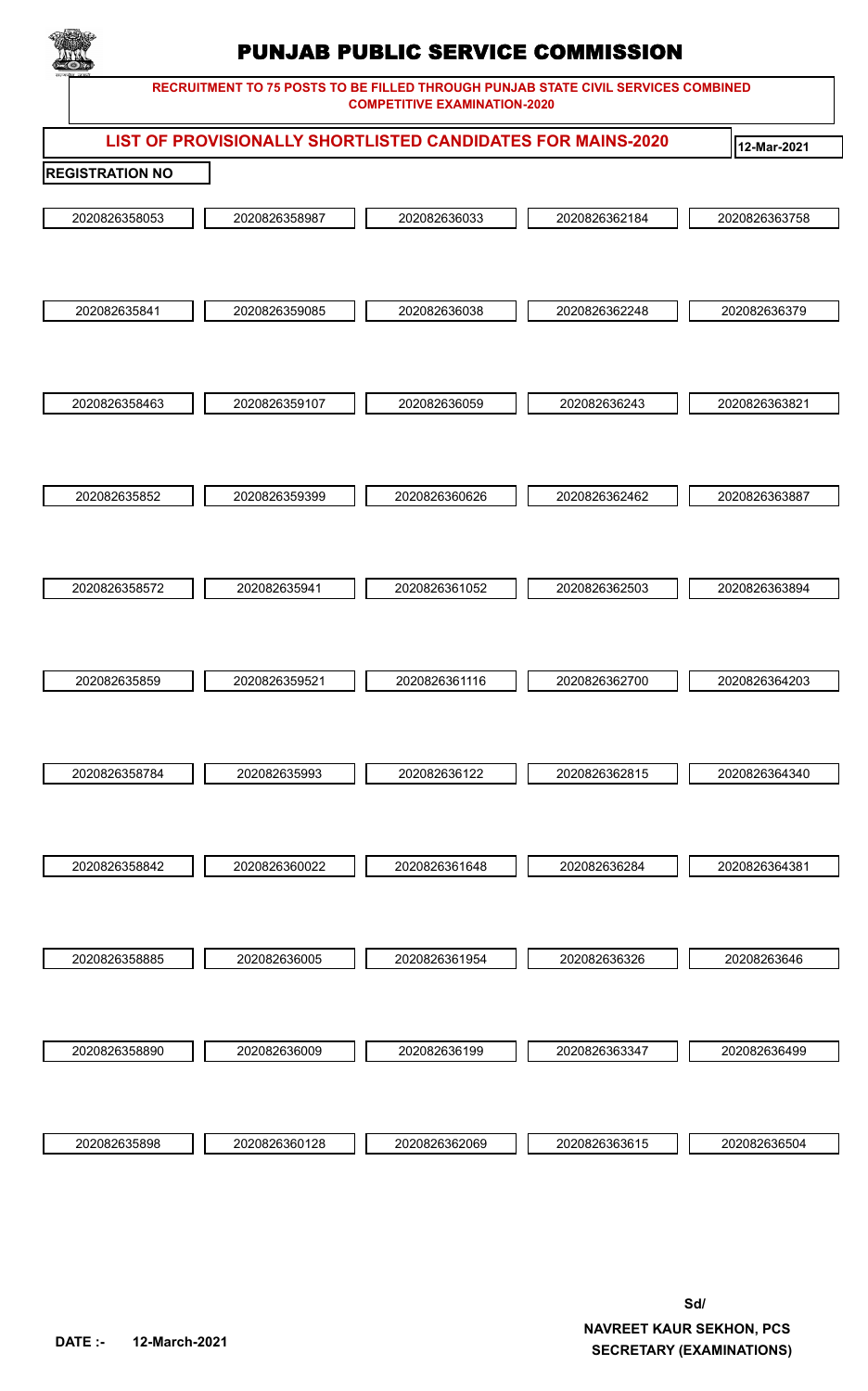

|                        |               | LIST OF PROVISIONALLY SHORTLISTED CANDIDATES FOR MAINS-2020 |              | 12-Mar-2021  |
|------------------------|---------------|-------------------------------------------------------------|--------------|--------------|
| <b>REGISTRATION NO</b> |               |                                                             |              |              |
| 2020826365178          | 2020826365961 | 20208263671                                                 | 202082636997 | 202082637488 |
|                        |               |                                                             |              |              |
| 2020826365244          | 2020826366095 | 202082636711                                                | 202082637065 | 20208263753  |
|                        |               |                                                             |              |              |
| 202082636526           | 2020826366162 | 2020826367463                                               | 2020826371   | 202082637535 |
|                        |               |                                                             |              |              |
| 2020826365341          | 202082636623  | 2020826367913                                               | 202082637170 | 202082637537 |
|                        |               |                                                             |              |              |
| 20208263654            | 2020826366271 | 2020826368043                                               | 202082637171 | 202082637543 |
|                        |               |                                                             |              |              |
| 202082636546           | 2020826366313 | 202082636855                                                | 202082637209 | 202082637544 |
|                        |               |                                                             |              |              |
| 202082636557           | 2020826366570 | 2020826368578                                               | 202082637240 | 202082637581 |
|                        |               |                                                             |              |              |
| 202082636563           | 20208263666   | 2020826368696                                               | 202082637304 | 202082637598 |
|                        |               |                                                             |              |              |
| 202082636578           | 2020826366601 | 2020826368820                                               | 202082637311 | 20208263762  |
|                        |               |                                                             |              |              |
| 2020826365794          | 2020826366622 | 2020826369012                                               | 202082637373 | 202082637630 |
|                        |               |                                                             |              |              |
| 202082636580           | 2020826367016 | 20208263695                                                 | 202082637483 | 202082637663 |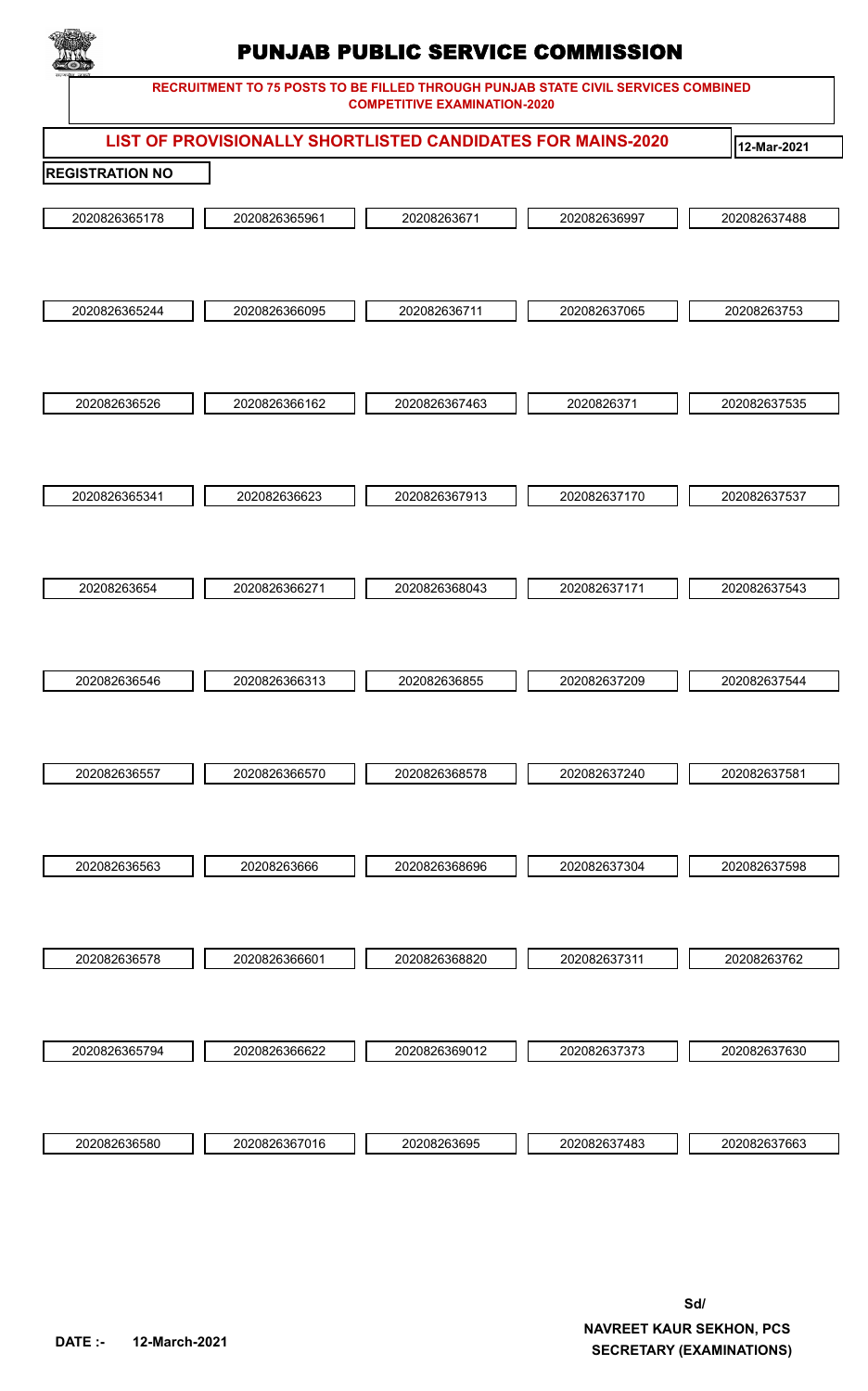

**RECRUITMENT TO 75 POSTS TO BE FILLED THROUGH PUNJAB STATE CIVIL SERVICES COMBINED COMPETITIVE EXAMINATION-2020**